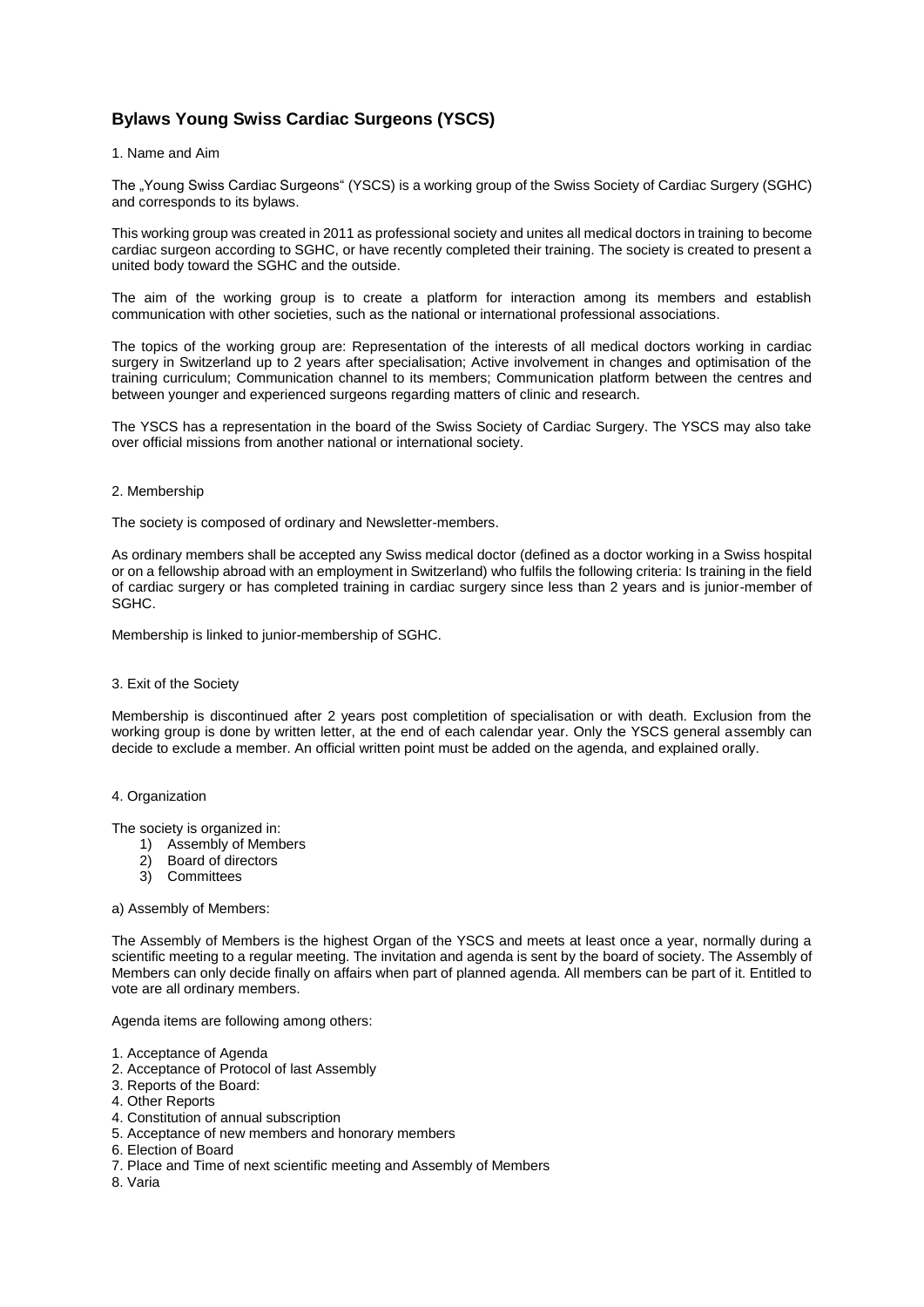Requests of Members with voting power have to be sent to the board at least one month before the assembly. Assembly agenda has to be published to the members at least one month in advance. As long as not specified differently in bylaws, and no member requests ballot vote, voting's are held open and with majority of votes. In the event of a tie, decision is up to the board, in case of elections, decision is made by drawing lots.

The board can convene an extraordinary Assembly at any time by written invitation to the members. The board is bound to call an extraordinary Assembly in case of demand by a fifth of voting members. Board or Assembly can decide on ballot for every business. Procedure is duty of the board.

# 5. Board

Board of the working-group contains 3 members with equivalent vote. A maximum of two can work in the same institution at time of election. Balanced representation of region and languages in Switzerland is preferred.

The functions of the board are as follows:

The representation of YSCS within the SGHC rotates yearly with start after the annual meeting, unless someone renounces voluntary to do so. In this case functions are redistributed with a simple vote majority.

Further Assembly of meetings within the board, Newsletter to all Newsletter-members at least quarter-yearly, and representation among other national and international societies. These obligations should be distributed equally among board members.

Trust administration and Sponsoring are duty of all board members and signature of all members is required. Signature per procurationem is only valid if there is a written consent by the affected member.

The board is elected during the annual meeting with simple majority vote for a period of three years. Members of the board can be reconsidered for election as long as they are still in training based on FMH guidelines and are working in a swiss hospital. Completion of either two years of clinical experience in cardiac surgery or completed common trunk with one year of clinical experience in cardiac surgery is necessary. Additional, a "Junior SGHC Membership" is mandatory. Board members with completed training should be re-elected for no longer than two years after certification. Written announcement of candidateship has to reach the board one month prior to election.

#### 6. Committees

The board is able to form committees and name it's presidents in order to discuss concrete questions. Committees give account of their activities to the board. Results can be presented to Assembly of Members under consent of the board.

#### 7. Representation of Association

## See 5. "Board"

Only Board members are allowed to represent the association towards thirds.

## 8. Finances

Fundraising of association comes from sponsors, other incomes as well as earnings of funds. Business year goes with business year of SGHC.

#### 9. Bylaw amendment

Changes of bylaws can be decided exclusively by 2/3 majority of available voting members. Request have to be sent by any ordinary member to the president 2 months before assembly of members. Wording of bylaw revision have to be sent to the members together with Assembly agenda.